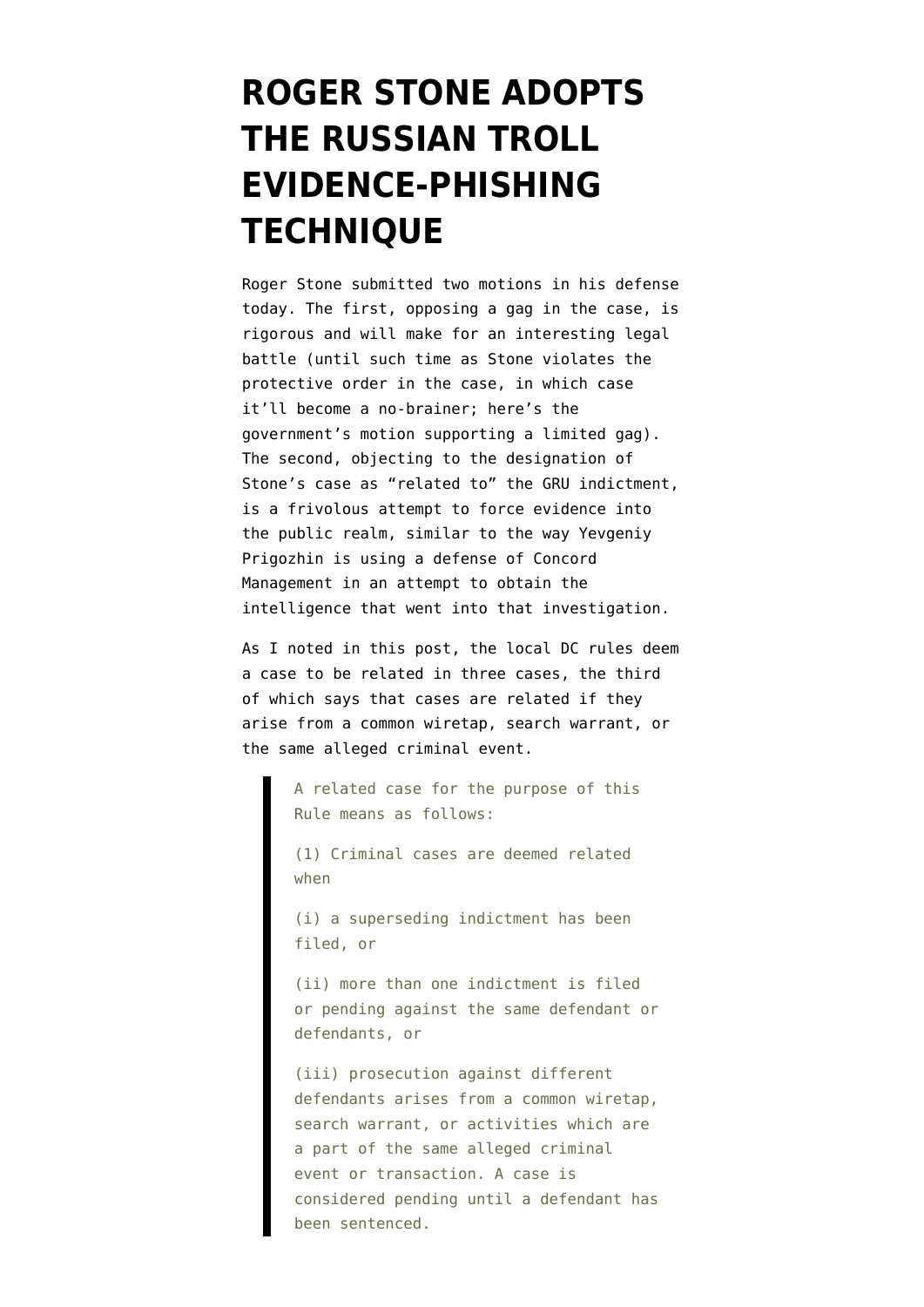With his filing, Stone includes the form prosecutors used to lay out why his case related to that of the GRU officers who hacked the election.



(\*) A case is considered pending until a defendant has been sentenced. LCrR 57.12(a)(1)<br>The government has designated this case as related to United States v. Viktor Netyksho et al., No. 18-er-215 (ABJ), pursuant to LCrR executed in Netyksho et al., and the alleged obstructive conduct in this case arises from claimed and then disputed advance knowledge about the dissemination of stolen documents during the 2016 presidential campaign that forms, in part, the basis for the criminal charges against Netyksho et al.

The form makes it clear that the cases are related both because there's a common search warrant and because both cases arise from "activities which are part of the same alleged criminal event or transaction." Not only that, it explains *why* that's the case:

> In particular, certain evidence that is relevant to this case was derived from search warrants executed in Netyksho et al., and the alleged obstructive conduct in this cases arises from claimed and then disputed advance knowledge about the dissemination of stolen document during the 2016 presidential campaign that forms, in part, the basis for the criminal charges against Netkysho et al.

Stone's lawyers don't mention that explanation at all in their motion. Instead, they argue (fairly, as far as this cynical move goes) that because they need to object to the designation within 10 days but they haven't obtained discovery yet to understand this, they need to register this objection now. Rather than asking for that an explanation or due consideration of the explanation included on the form, though, they instead demand all the evidence and reasoning used to support the designation.

> At first blush and without the benefit of discovery, there is nothing about these cases that suggests they are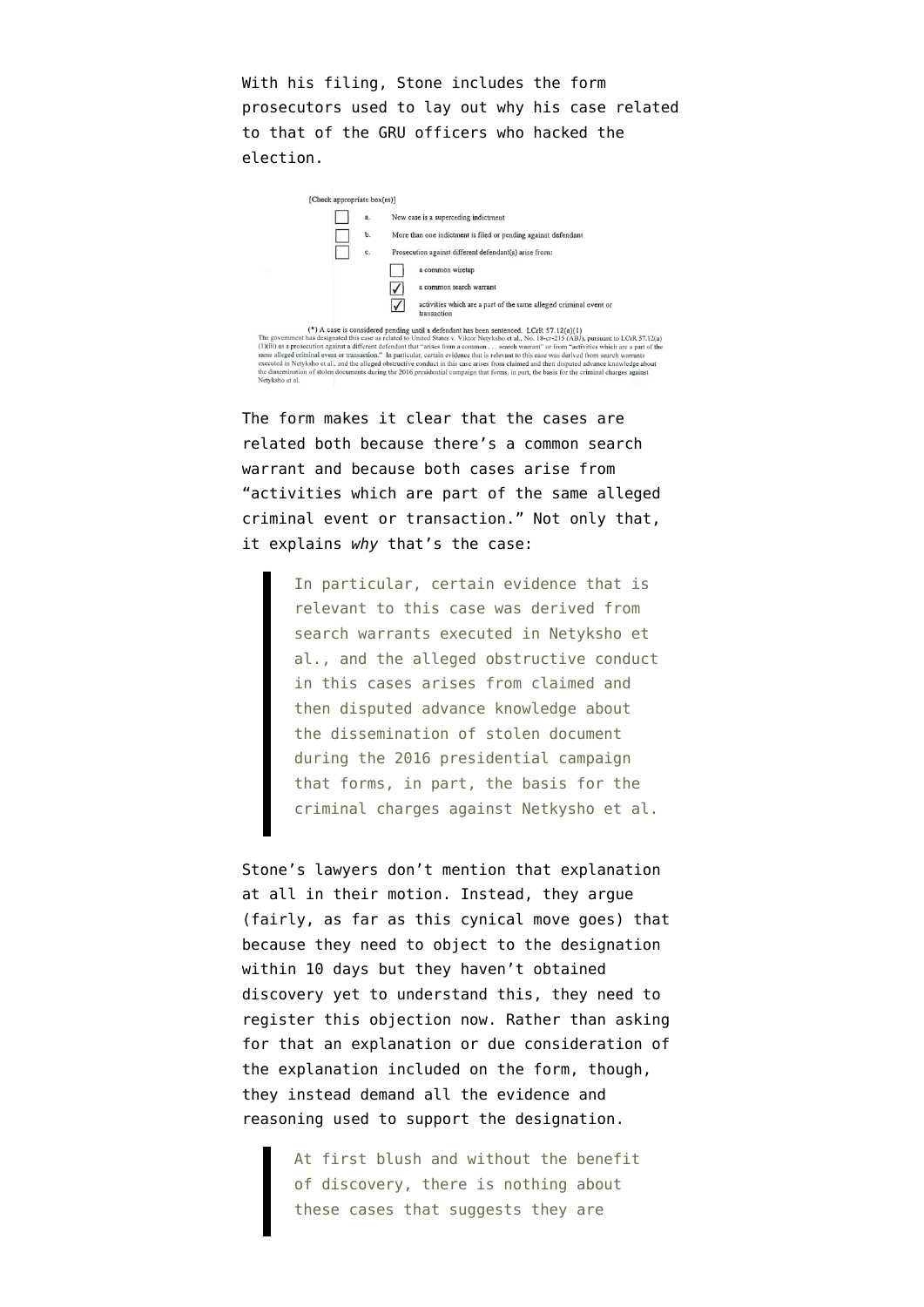suitably related, other than they are both brought by the Office of Special Counsel. The notice served on defense counsel requires an objection to the designation be filed within ten days of the arraignment. As a result of this constraint of a timely objection, the government should be required to disclose all evidence and reasoning used to support its requested designation since the goal of the local rule is to safeguard the honor of the district court and protect the rights of defendants like Roger Stone. [my emphasis]

The motion then goes on to make a series of contradictory claims. For example, he claims,

> Defendant Stone has been charged with lying to Congress and witness tampering under 18 U.S.C. §§ 1505, 1001,  $1512(b)(1)$ , 2. There is no mention of hacking, stealing, or involvement with Russia or the Netyksho defendants

## Just a few paragraphs before he cites his own [indictment](https://www.justice.gov/file/1124706/download) mentioning that very same hack.

The indictment in the Stone case alleges that the servers of the Democratic National Committee were hacked by unspecified "Russian government actors"

## Ultimately, he gets around to admitting it is the same alleged hack.

There is not one single fact alleged in either indictment about the facts in the other indictment, other than that the Russians stole emails that Stone, a year later, allegedly lied to Congress about regarding his failed efforts to find out about them. Thus not a single one of the three criteria exists that is necessary for relatedness to be found.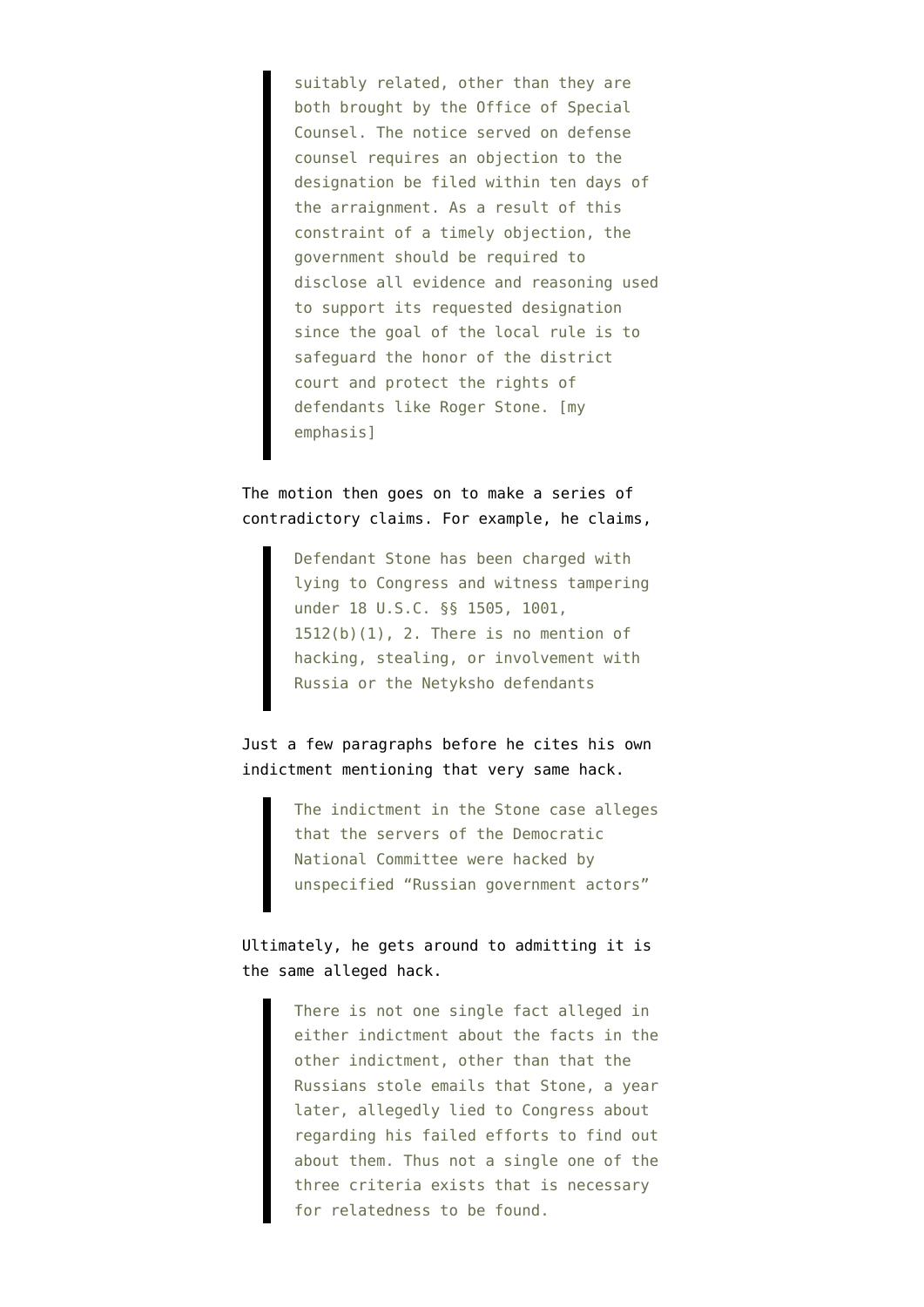Similarly, he notes how the GRU indictment describes him,

> The Office of Special Counsel further alleged that "on or about August 15, 2016, the [Russian defendants] posing as Guccifer 2.0, wrote to a person who was in regular contact with senior members of the presidential campaign of Donald J. Trump, 'thank u for writing back…do u find anyt[h]ing interesting the docs I posted? … The person responded, '[p]retty standard'."

## Just a few paragraphs before he cites similar language from his own indictment.

It also claims that Defendant Stone was a political consultant employed by the Trump campaign until August 2015 (Id. ¶ 4), and that "[d]uring the summer of 2016. . .[he] spoke to senior Trump Campaign officials about Organization 1 and information it might have had that would be damaging to the Clinton Campaign."

Most interesting is the way Stone acknowledges that the GRU indictment alleges that Guccifer 2.0 sent 20,000 emails to WikiLeaks,

> Later, it was also alleged that some 20,000 stolen emails were transmitted by Guccifer 2.0 to "Organization 1."

Just a few paragraphs before he admits his own indictment describes him bragging about communicating with WikiLeaks.

> The indictment further alleges that Defendant Stone was "claiming both publicly and privately to have communicated with Organization 1″ (Id. ¶ 6),

That said, Stone doesn't consider the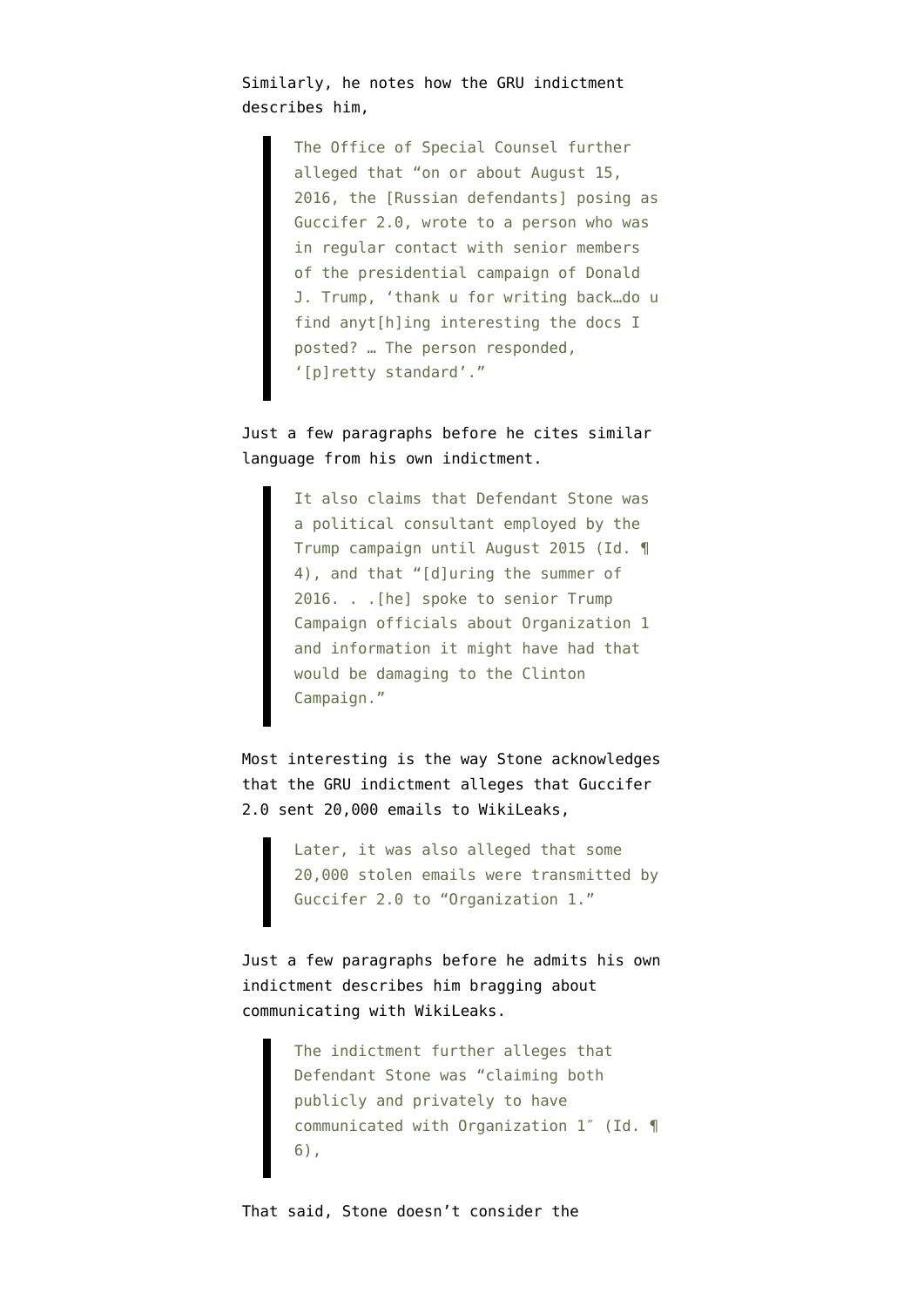commonality of WikiLeaks' actions in this motion, which is probably the point.

Understand, Stone is trying to figure out several things with his demand to receive the evidence underlying it immediately. He's trying to figure out what search warrants targeting him, going back almost a year, look like. He's trying to figure out whether the communications between whoever his intermediary to WikiLeaks was got picked up discussing his outreach and if so in what granularity. He's trying to figure out what kind of evidence Mueller has to indict WikiLeaks (which Stone would surely use, as he already has, to make a First Amendment defense of WikiLeaks' role in the operation). And he's trying to figure out whether Mueller has the good to name him as a co-conspirator, a move that might or might not go through WikiLeaks alone (though not exclusively — as I [note,](https://www.emptywheel.net/2018/12/09/information-in-amended-dnc-lawsuit-reveals-that-roger-stone-is-at-significantly-greater-risk-for-cfaa-indictment/) he discusses analytics with Guccifer 2.0 at a time when GRU was actively stealing the Democrats' analytics).

In any case, Stone likely already has some of this information; it's likely that the various conspiracies he's at risk for being charged with were on his search warrant.

Don't get me wrong. I'm pretty interested in why these cases are deemed related and (just as an example) the GRU indictment was not deemed related to George Papadopoulos' case, which was still pending at the time of the indictment (the answer is probably that none of the Papadopoulos investigation implicated WikiLeaks directly).

But once the government claimed there were common search warrants, plural, used in both these cases, it became really easy to make sense of why: WikiLeaks, the Guccifer Twitter account, and Stone's own warrants would be common to both of the indictments.

Roger Stone was, thus far, just charged with false statements. But it's clear the government is still [entertaining other charges](https://www.cnn.com/2019/01/28/politics/mueller-investigation-roger-stone-andrew-miller/index.html) against him and others. So Stone is using this related